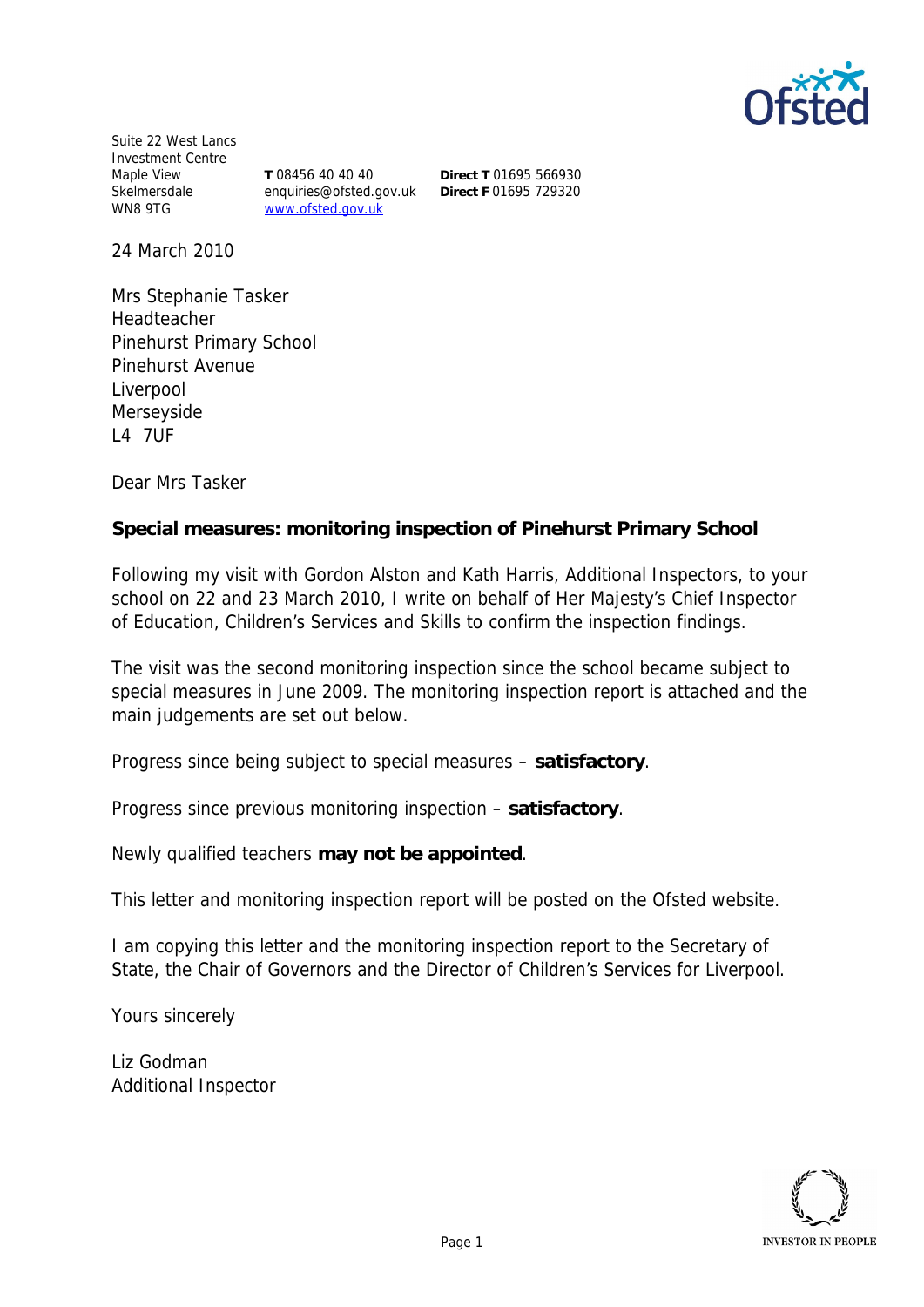

**Special measures: monitoring of Pinehurst Primary School**

**Report from the second monitoring inspection on 22 and 23 March 2010**

## **Evidence**

Inspectors observed the school's work, scrutinised documents and met with the headteacher, groups of pupils, the Chair of Governors and a representative from the local authority.

## **Context**

Since the last monitoring inspection in December 2009, a new teacher has joined the Early Years Foundation Stage and there have been a number of other changes of teachers in lower Key Stage 2. This includes some temporary appointments.

**Pupils' achievement and the extent to which they enjoy their learning**

Pupils' progress in lessons is accelerating as the pace of learning increases and a greater volume of work is covered. This is the result of higher expectations of pupils. However, occasionally, higher-attaining pupils are still not challenged sufficiently to reach the levels of which they are capable. Pupils' writing is improving owing to more planned times for them to practise these skills. The presentation of their work is gradually becoming neater and clearer, especially among the older pupils. Although pupils are gaining in their basic mathematical skills, the opportunities to apply these skills in practical situations or to solve problems remain limited. Pupils' ability to work independently and to research things for themselves is growing as there are more occasions planned when they can use these skills. However, this is not entirely consistent and sometimes there is little independent work in lessons. For example, sometimes the high levels of support increase pupils' dependence on an adult, rather than encouraging them to think for themselves. The small groups for pupils who have fallen behind are enabling many to make better progress and to catch up. This is especially so where the activities in these groups are closely planned to meet the needs of individual pupils and help them to overcome difficulties they have experienced in their class lessons.

The school's tracking data indicates accelerating progress in reading, writing and mathematics, although this is more consistent in reading across the school than in the other subjects. Slower progress in writing and mathematics persists in some classes, especially where staffing has been less stable or where assessment has been more cautious or less consistent. Work in the books of pupils in Year 6 shows some examples of rapid improvement in English and mathematics for pupils of all abilities. This arises from increased opportunities for pupils to write in a wide variety of different forms and for them to cover a greater volume of work in mathematics.

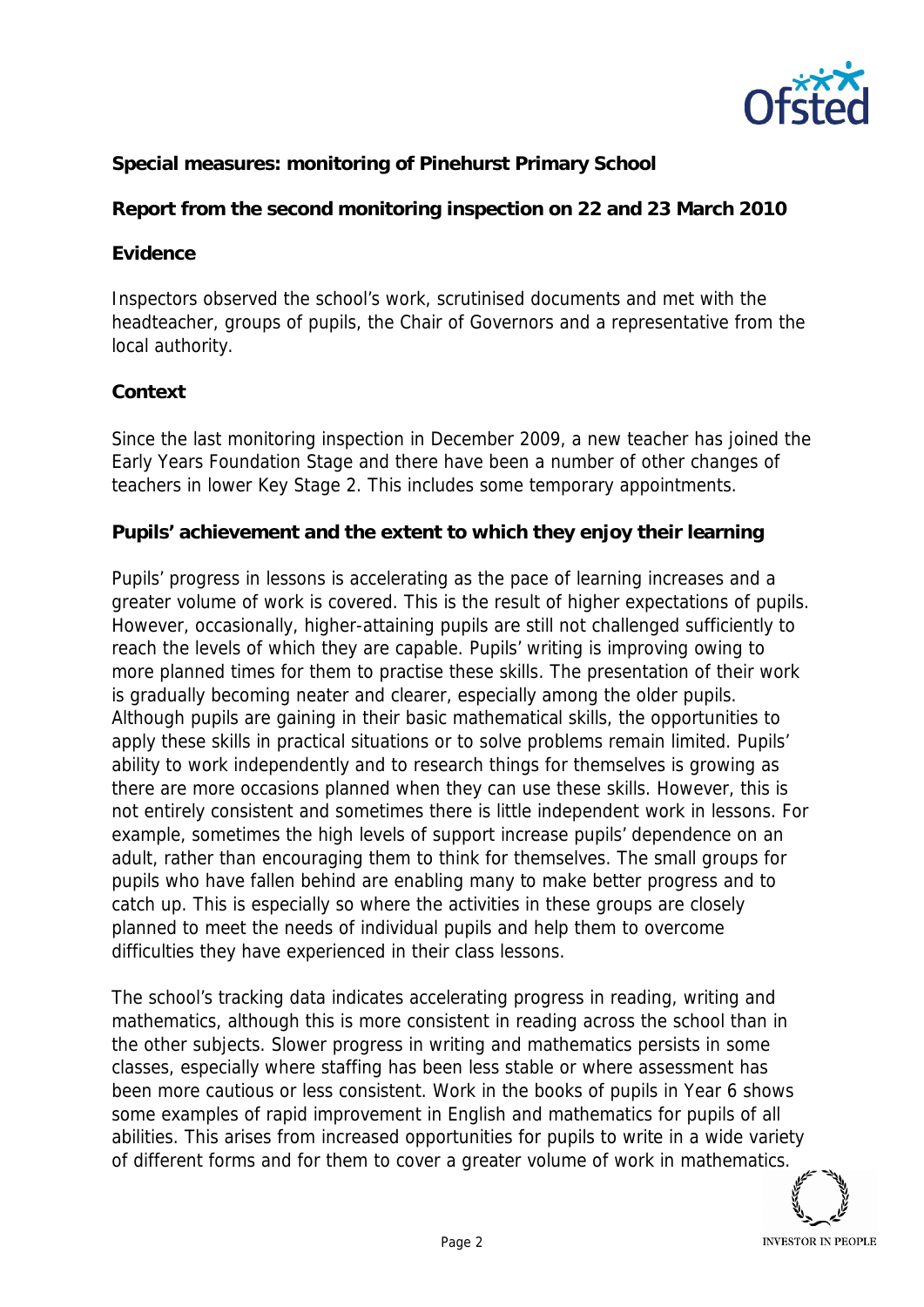

Although achievement is improving, attainment remains low, particularly in writing. The school's careful tracking of progress indicates some slight improvements in attainment for the current Year 6 pupils. However, there is long legacy of underachievement. This means that there remains a considerable way to go before pupils' attainment reaches the nationally expected levels of which the pupils are capable.

Progress since the last visit on the area for improvement:

 Raise standards, improve achievement and accelerate pupils' progress throughout the school, particularly in Years 3 to 6 – **satisfactory**.

**Other relevant outcomes for pupils**

Attendance has continued to improve steadily, but nevertheless remains low overall. The numbers of persistent absentees has also reduced, owing to the school's improved strategies for securing better attendance. More effective use of attendance data, better management of individual cases and the developing roles of education welfare staff and the school's learning mentor are bearing fruit. In addition, the school has successfully reduced the numbers of pupils who are late to school.

Pupils' behaviour in and around the school is improving. In lessons pupils are showing increasingly positive attitudes to learning. This, in part, is due to improvements to teaching which are enhancing their enjoyment of lessons. Some restlessness still persists when pupils are not stretched enough or undertake mundane tasks. Occasionally, low-level chattering or calling out of answers distracts others from concentrating on the lesson. However, overall, pupils are becoming better prepared for the future as their literacy and numeracy skills develop and they have opportunities to use these skills, for example in preparing a presentation in information and communication technology (ICT).

Pupils' cultural understanding is growing as a result of recent initiatives for them to link with people from a variety of cultural heritages in the local community. For example, recent links with the local Chinese community have enhanced their enjoyment and their engagement in school.

Progress since the last visit on the area for improvement:

■ Raise attendance to at least the levels expected of similar schools – **satisfactory**.

**The effectiveness of provision**

Provision in the Early Years Foundation Stage reflects much better the different areas of learning, enabling children to make greater progress. Adult-led sessions are assisting children's personal, social and emotional development, as they grow in their understanding of how to share toys or tasks. A more interesting and

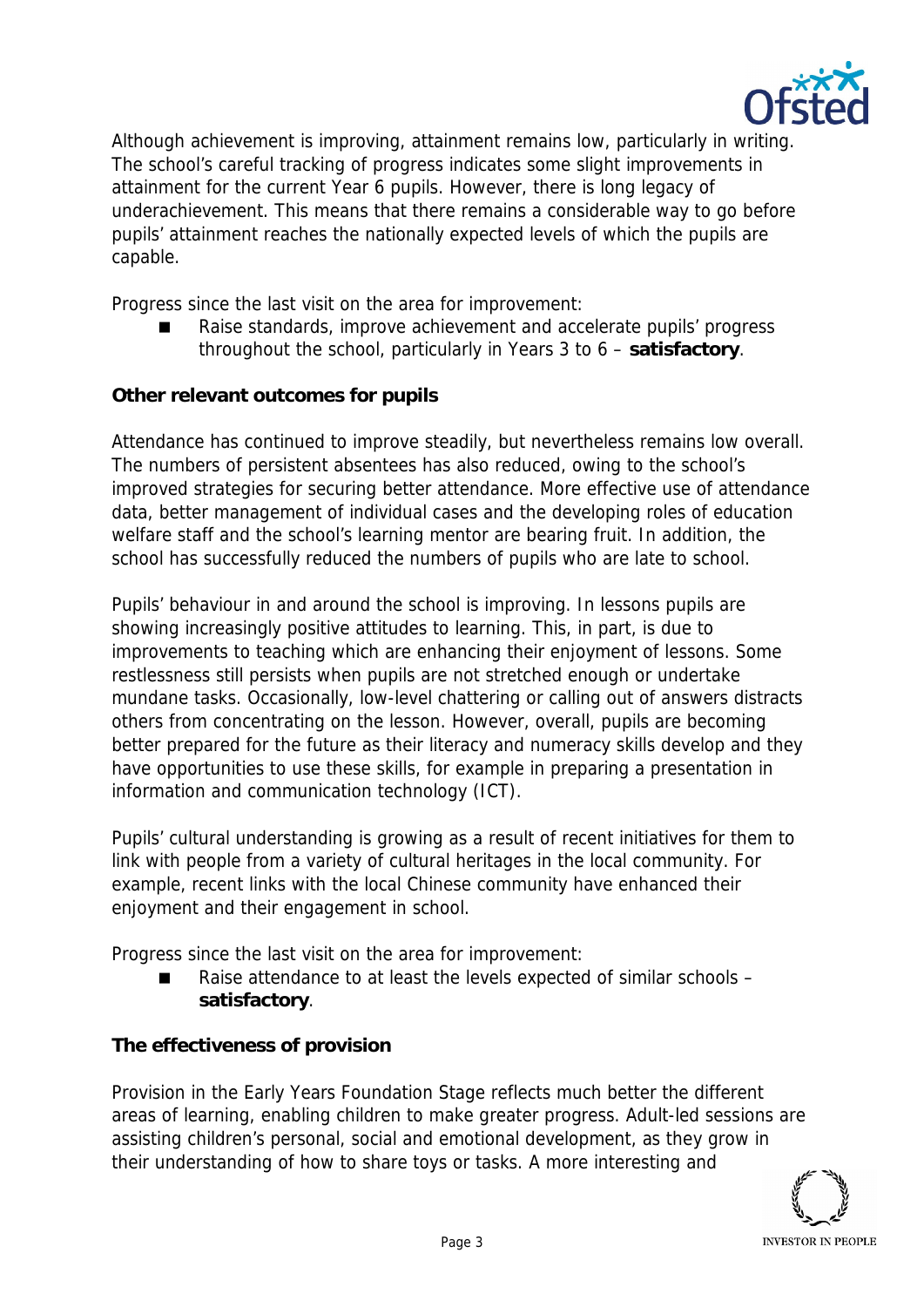

stimulating classroom is increasingly enabling children to show greater independence, for example when choosing activities. Support from adults during these child-initiated activities is proving more effective in extending children's skills in communication, language and literacy and in problem solving, reasoning and numeracy. However, limitations to the outdoor area continue to restrict children's access to the full Early Years Foundation Stage curriculum.

The school has successfully eradicated inadequate teaching and a greater proportion of teaching is now securely satisfactory, although some weaknesses remain. In some lessons, teachers adhere rigidly to what has been planned and so miss opportunities to correct misunderstandings or to vary the lesson according to pupils' responses. In other lessons, they omit a key step in the lesson so that pupils remain confused about what is expected of them. In some less effective lessons the pace of learning remains slow, pupils are too passive and the teacher talks for too long. As a result, pupils have insufficient opportunities to explain the strategies they have used, for example in solving a problem in mathematics. Although lessons are now planned with a consistently clear structure, in many instances the work is insufficiently matched to meet the full range of needs in the class.

The use of assessment to support learning remains insufficiently developed. Where it is used most effectively the teacher now keeps a careful check on learning in the lesson and modifies the teaching accordingly. However, this practice is not yet consistent and is at an early stage of development as a whole. Teachers now explain clearly the learning objectives for the lesson at the outset, but pupils sometimes remain unclear as to how to meet these objectives. This is because the criteria for success are not yet consistently expressed in a form pupils always understand and they are not involved in considering how they will know when they have met them. As many lessons progress, pupils still do not evaluate or describe how well they or their peers have progressed towards the lesson objectives or their targets. Consequently, by the end of the lesson they are unsure as to what they have learned. Most older pupils know their targets for the term and the levels at which they are working, but scrutiny of their books indicates that it is not yet always clear when they have met them. As a result, those pupils who have already met their current targets are not stretched or challenged further. Marking has improved and pupils say that it is now more consistent, with increasingly clear guidance to them on how to improve their work. Where it is stronger, pupils comment that there is a subsequent check on their progress in addressing the areas identified for improvement.

The curriculum continues to develop since the last monitoring inspection. Teachers plan carefully, using materials from the National Strategies. This ensures improving coverage and continuity. However, teachers do not always adapt the plans to meet the needs of the particular individuals in their classes. Consequently, what pupils have learned previously does not always provide the starting point for the next steps. There are growing examples of writing in different genres through the

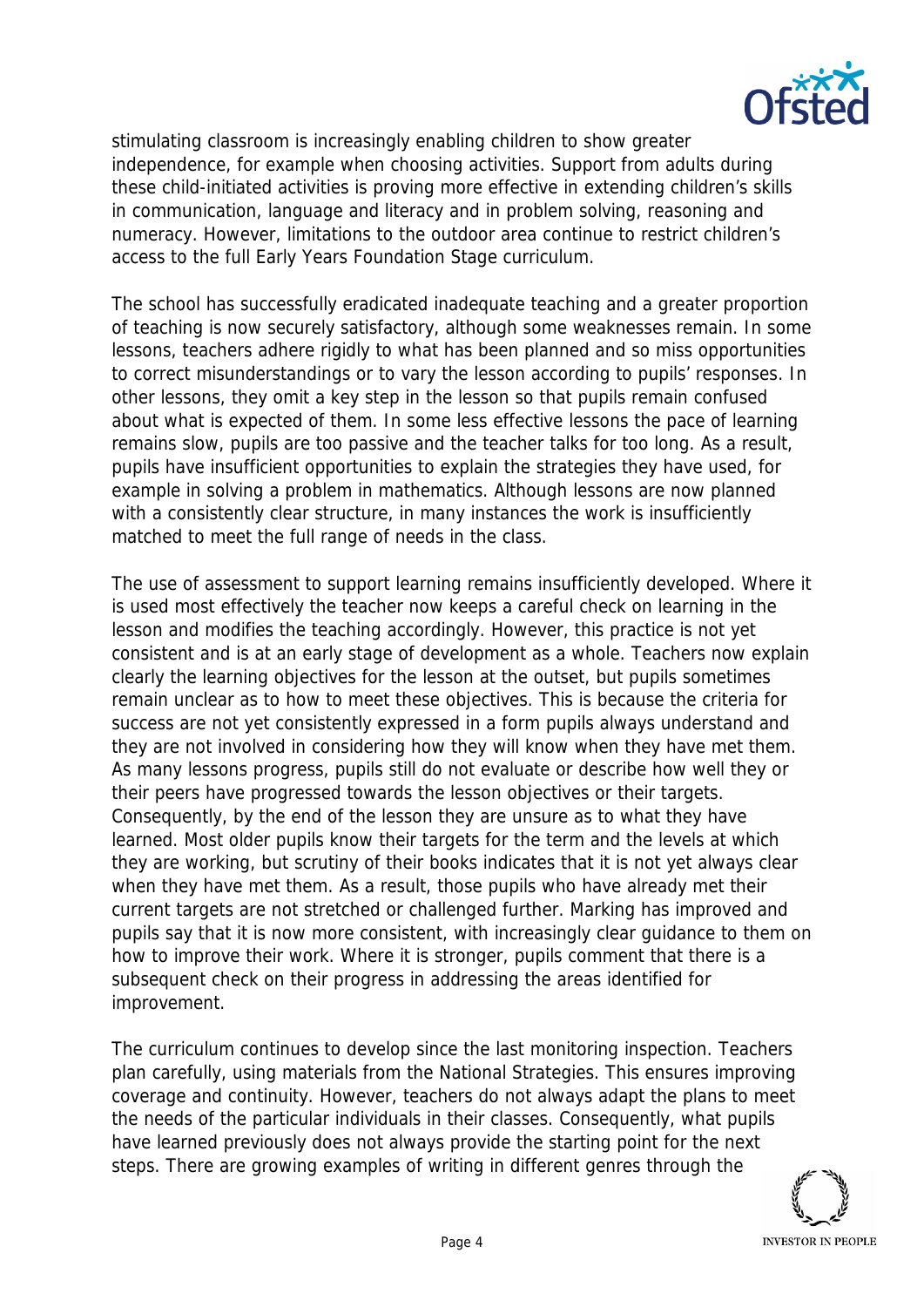

'thematic' approach the school is developing. For example, in Year 2 pupils describe toys and in Year 5 they reflect on the role of a Hindu priest. Generally, time for writing in the different subjects of the curriculum is more consistent than at the last monitoring inspection, although this is not so in Years 3 and 4. Pupils enthuse about the recent themed days such as 'It's your choice' and the 'Alien invasion'. These days are a growing source of motivation for pupils and provide increasing opportunities for them to link areas of the curriculum together, such as dance, drama and ICT. A wider range of clubs extend the challenge for gifted and talented pupils and allow all pupils to develop other skills, for example in sports. The curriculum continues to be effective in supporting pupils' personal development. It is making an improved contribution to pupils' academic progress, particularly in writing.

Care, guidance and support continue to promote pupils' personal development. Support for pupils with special educational needs and/or disabilities and for those at risk of becoming vulnerable is increasingly matched to their needs. This enables these pupils to make better progress, as well as to be included fully in the life of the school. Adults are vigilant, ensuring that pupils are cared for throughout the school day, including when playing outside at playtimes. The learning mentor is improving links with parents and carers, and external agencies, and has played a key part in increasing the attendance of some persistent absentees.

Progress since the last visit on the areas for improvement:

- Ensure that the overall quality of teaching and learning is at least good throughout the school, thus eradicating inadequate teaching – **satisfactory**.
- Adapt the curriculum so that it better meets pupils' needs and develops their basic literacy and numeracy skills – **satisfactory**.
- Ensure that marking and academic quidance consistently help pupils to understand how to improve their work *–* **satisfactory**.

**The effectiveness of leadership and management**

The evaluation undertaken by senior leaders is contributing increasingly well to a clear picture of the school's strengths and of the improvements which have been made. Monitoring of progress in relation to the areas for improvement, identified at the last inspection, is thorough and systematic. As a result, leaders and governors have a realistic view of what has been achieved to date and of how much more remains to be done. There is clear identification of areas for further or continuing improvement, both in relation to the quality of teaching and to pupils' learning and progress. Monitoring has identified key next steps in this regard. For example, there are plans to develop teachers' understanding of the characteristics of effective teaching through modelling and coaching. Staff are responding positively to the feedback and advice they are given and are eager to improve their performance. The subject leaders for literacy and numeracy and the coordinator for special educational needs are gaining a clearer view of strengths and weaknesses in their